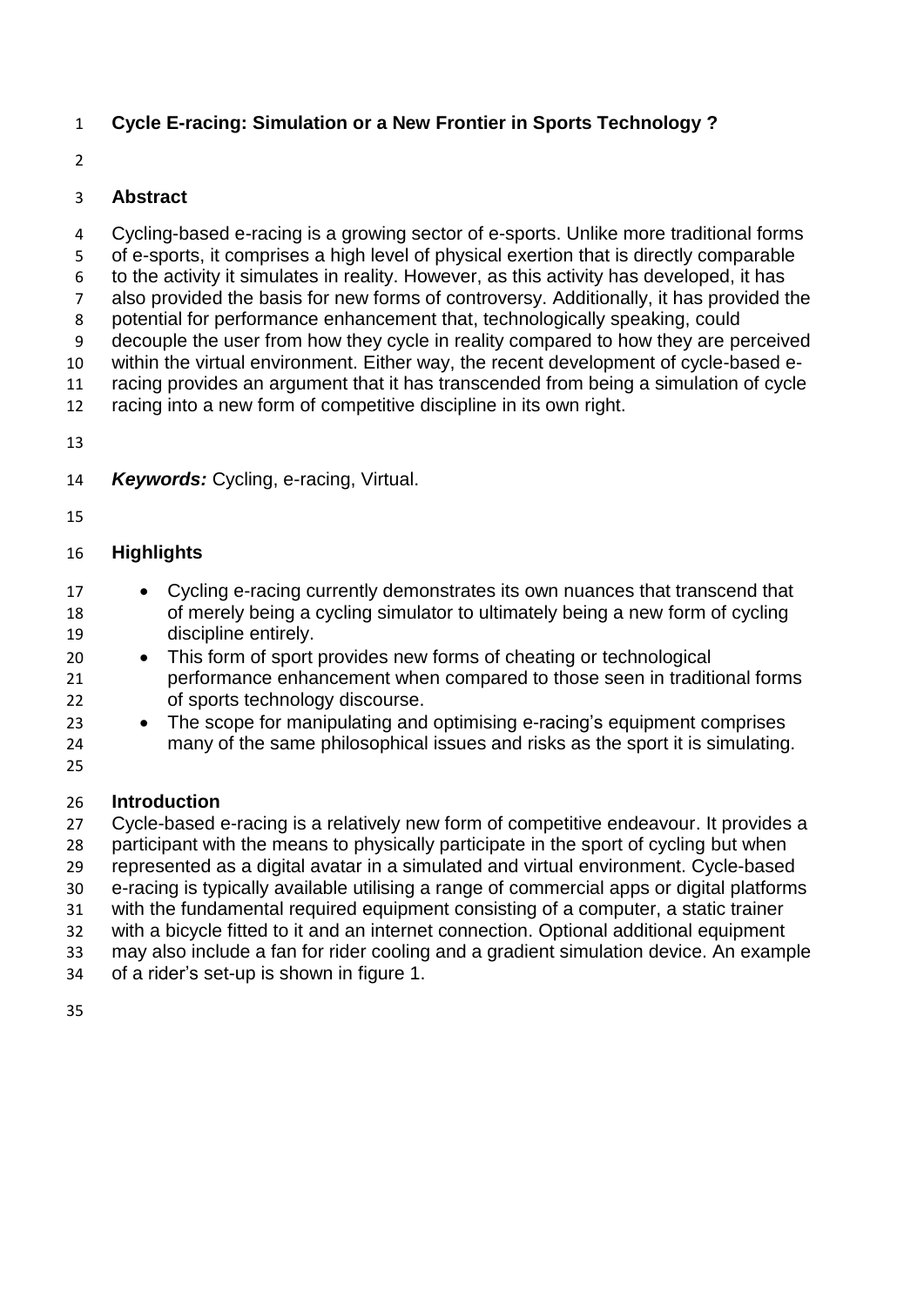

Figure 1. Typical e-racing equipment.

 As an organised sport, it has gained official recognition quickly. For example, in 2020, cycling's governing body, publicly endorsed a virtual Tour de France and officially sanctioned the first Cycling Esports World Championships. As a result, the rise of cycle-based e-racing is potentially a good example of 'exergaming' (Miah, 2017, p86), confounds the attempt to separate conventional sport from e-sports (Parry, 2019) and could provide the most radical evolution of competitive cycling since its inception over a century ago. However, with this technological and philosophical opportunity for competitive cycling, it raises questions over what it is and what issues it can create.

# *New Technology But Old Problems*

Whilst, e-racing is in a state of relative infancy, it has not been immune to the issues

- surrounding cheating as per other technologically sensitive sports (Dyer, 2015). In
- 2019, the winner of the British E-racing Championships was disqualified for obtaining virtual advantageous equipment that they had not acquired correctly or fairly
- (Arthurs-Brennan 2019). The cyclist used a computerised 'bot' to ride on multiple
- occasions prior to the race at an unrealistic power, weight and durations to then gain
- access to the use of a favourable bicycle avatar within the app
- (https://www.cyclist.co.uk/news/7188/obvious-flaw-in- e-racing-exposed-by-rider-
- cheating-to-win-national-championships).
- Likewise, there are frequent concerns over data manipulation in e-cycling. In
- essence, many current cycling e-racing platforms typically regulate or categorise a
- rider's performance in the virtual environment by knowing their true height, mass and
- power output. These metrics all dictate the virtual performance of an e-cyclist in a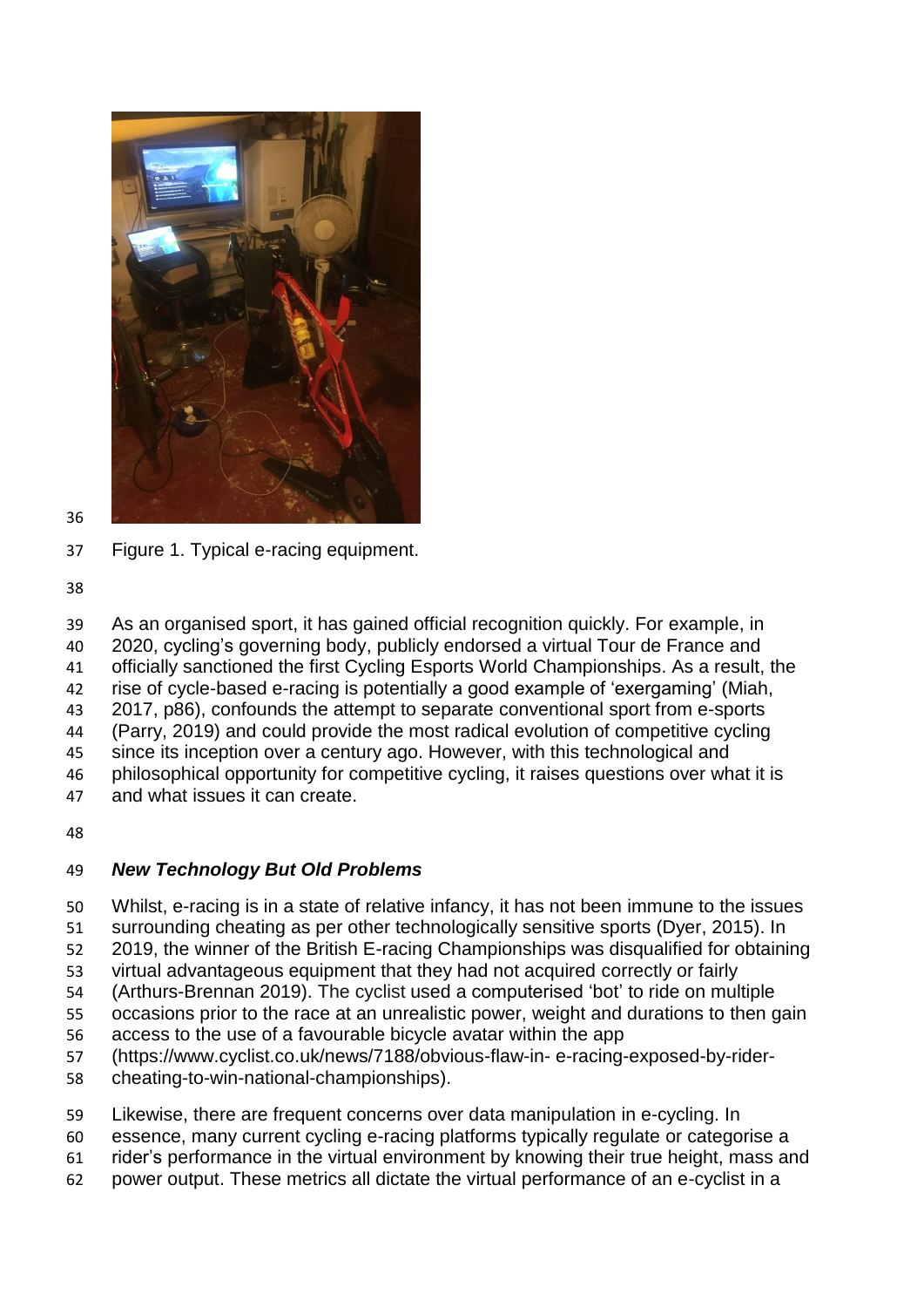variety of topographical simulated scenarios but are entered by the user themselves. These require them to be honest and up to date with these values. For example, there are issues surrounding 'weight doping'. Much of the simulated physics applied in a virtual environment are governed by the power to weight ratio of a cyclist. This calculation is determined as the power they are putting out at a given moment divided by a rider's body mass. Because the platform simulates the physics of the outdoor environment, an increase in the power to weight ratio of a rider means they will ascend inclines within the simulation faster. This then provides the temptation for a rider to enter an unrealistic low body mass to allow themselves to be more competitive. Another issue with this is that it also depends on how accurate an e- racing platform requires the entered body mass to be. For example, if it only requires a rider to enter their body mass to the nearest kilogram, it does not account if the riders true mass falls somewhere between two rounded values. Day to day variability in body mass may also provide further inaccuracy. At which point, it could be argued that an e-racing cycling app indirectly encourages or coerces many riders to provide inaccurate data that conventional cycle racing could not be afflicted by. The irony of this is that it may take robust measures grounded in reality such as real time mass measurement, physiological diagnostic monitoring and formally staged competition to provide the rigour that this e-sport requires. Without formal regulation, such issues may also impede the future growth and credibility of cycle e-racing as a sport or create controversy that could negatively impact upon it (Dyer, 2015).

#### 

### *Simulation or New Cycling Frontier ?*

 What is debatable is whether e-racing is an established alternative to conventional cycling or whether it could evolve to be a credible cycle sport discipline in its own right. Eysenck et al. (1982) defined a sport as an amusement, diversion, fun, pastime or game pursued for exercise or pleasure and often involving the testing of physical capabilities. Likewise Hallmann & Giel (2018) argued that generally speaking, e- sports in general could not be considered sports due to their lack of physicality. However, it could be argued that both of these needs have now been achieved by cycle e-racing. Either way, it asks whether this has placed cycle e-racing as merely a simulation or instead, transcended this and become a unique cycle sport through the nuances it has. For example, due to use of the rider being ultimately static when using an e-racing app, a rider cannot independently choose to apply their brakes to improve their position on the virtual road nor incorporate any advantages of skilful bike handling. It has also been reported anecdotally that the starting effort of an e- racing cycle event involves a very large power output for 0-10 seconds to ensure a rider starts the event at maximum velocity. This is to ensure they don't lose the simulated aerodynamic draft of a group of riders. However, this is inherently different from a typical road cycling event that has to accelerate from rest – thereby requiring different physiological behaviour from that of reality. In essence, this form of e-racing has effectively both 'deskilled' and 'reskilled' a sport as summarised by Dyer (2015).

 Additionally, what has also been interesting has been the introduction of gamification characteristics within cycle e-racing. For example, platforms such as 'Zwift' have incorporated 'power ups' that temporarily provide superhuman physical abilities or negate the apps simulated conventional laws of physics. These aspects are more akin to traditional games console entertainment (Miah, 2017 p.86) than traditional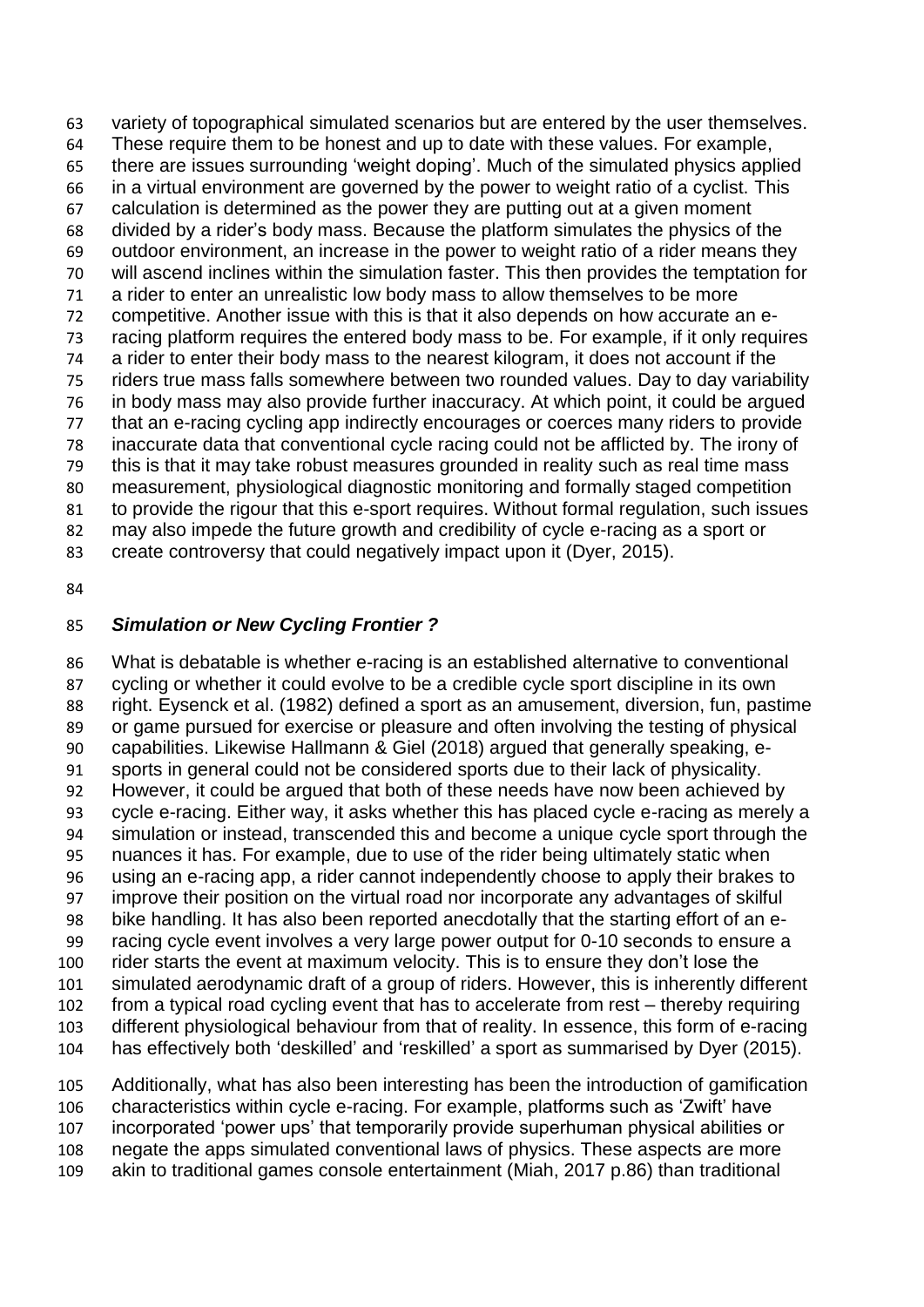- sport and this changes the tactical approach that a rider has when in e-racing
- competition. The ability to change a style of camera view also changes the athletes
- approach as this provides the ability to see other avatars in a way that provides
- tactical insight and advantages that are not feasible in reality.
- Finally, virtual races remain relatively short in duration but see a far greater
- frequency in availability compared to traditional bike racing. It is therefore not known
- whether this added level of convenience will alter athlete training behaviour (and its
- response) or deviate it further from the traditional approach to competitive cycling.
- 

## *A New Arms Race*

The initial entrance to the sport itself raises issues surrounding equipment parity.

- This is because the type of static trainer utilised typically offer a potentially different
- accuracy and the inertia-based replication of when riding on a road. Furthermore,
- some trainers are 'smart' (in that they will automatically adjust their resistance as the
- gradient changes) whereas those that are 'dumb' do not. It cannot be stated whether one trainer is better or worse than the other but instead recognise that there are
- different virtual experiences and that tiered costs of equipment could influence
- competitiveness too (Dyer, 2015).
- It could also be argued that e-racing diverges further away from that of a road cycling simulator if its unique equipment is tailored differently with the goal of optimising performance. For example, this could include providing assistance to a rider through the number and unique orientation of fans that would be inherently different in their volume, flow, direction, intensity and temperature from that of cycling in reality. To do so could assist in the benefit of maintaining optimal core body temperature (Wegmann et al. 2012) and perceived comfort to then reduce fatigue. Secondly, the bicycle the rider may typically use with e-sports may well be their normal road bicycle when held in a static trainer. However, this could be optimised in the future to position the cyclist in a riding position that maximises their physiological power production (Dorel et al. 2009) as it would not need to handle the forces, traction or exhibit the behaviour that a bicycle would need to when being raced in reality. This could mean unusual geometries or seating positions of bicycles as the importance of subsequent riding aerodynamics in cycling (Lukes et al. 2005) would no longer be relevant – even if their cycling avatar still appears on the screen showing a conventional appearance. Ultimately, an arms race could result to encourage specialist e-cyclists to yield the best performance, yet be visually undetectable within the virtual environment. Therefore, this digital arms race replicates not only the sport of cycling itself but also the criticism sometimes levelled at the influence its equipment may have on it (Zabala & Hopker, 2015).
- 

# **Conclusion**

- The nature of competitive cycle e-racing suggests it now has the potential for
- technological innovation and behaviour to distinguish it from that of conventional
- cycle racing grounded in reality. However, it offers exponents the potential to
- achieve technological performance advantages grounded in the real world that may
- not be obvious within the virtual environment they are competing in. This e-sport has